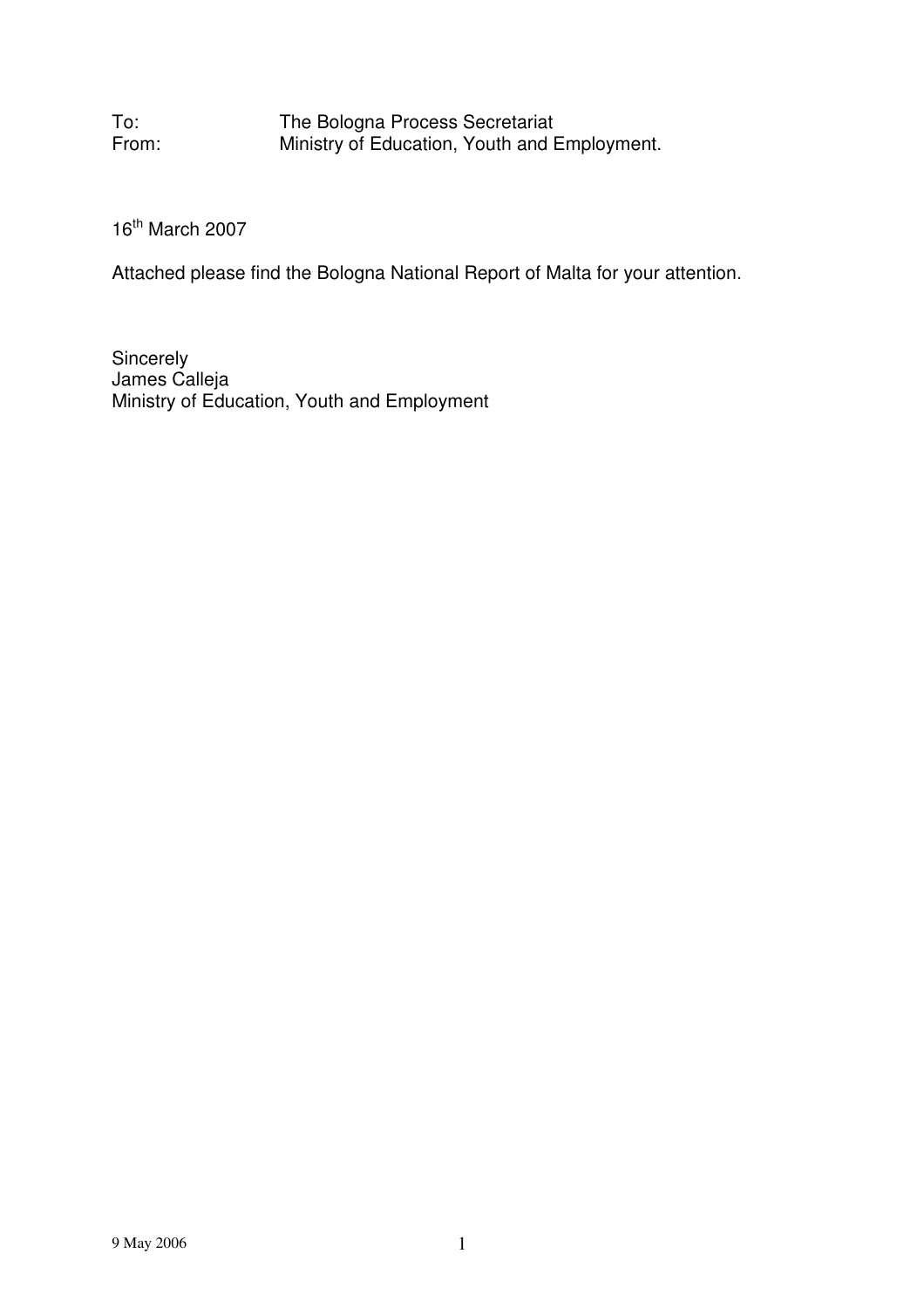### **BOLOGNA PROCESS TEMPLATE FOR NATIONAL REPORTS: 2005-2007**

**Final:** 9 May 2006

### **Notes:**

The deadline for submitting National Reports is **Friday 15 December 2006.**

BFUG members are encouraged to consult other stakeholders about the contents of their National Report.

Please complete your National Report in English using this template and return it to the Secretariat by email. Your report should not exceed **20 pages in length,** using Times New Roman font size 12. Where appropriate, please include precise web references to legislation or other documentation. For any topic where there has been no change since 2005, please refer to your National Report for the Bergen conference.

Please attach your country's action plan to improve the quality of the process associated with the recognition of foreign qualifications.

National Reports will be posted on the Bologna website in their original form.

Information from National Reports will form the basis of the Stocktaking Report to be presented to Ministers when they meet in London in May 2007.

This template has three sections:

- A. Background information on your Higher Education system
- B. Main stocktaking questions, including scorecard elements
- C. Current issues in Higher Education.

Elements that will inform the scorecard element of stocktaking are clearly indicated in the template.

Information for the stocktaking, including the scorecard element, will also be drawn from the Eurydice survey "Focus on the Structure of Higher Education in Europe". These elements are also indicated in the template. Please use your National Report to supplement, but not repeat, your country's input to the Eurydice survey.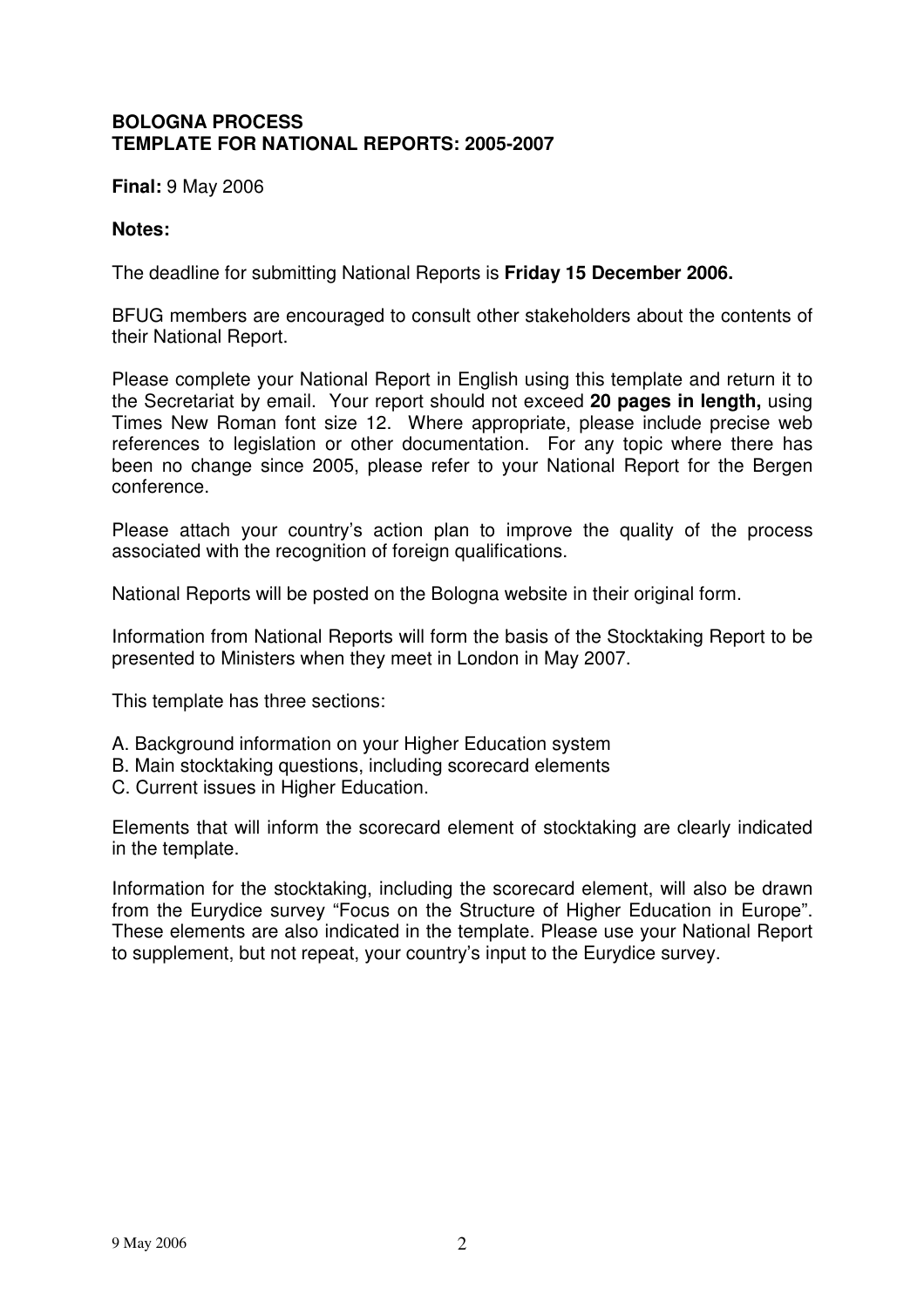# **A. Background information on your Higher Education system**

### **Details**

| Country                                                      | Malta                                                                                                                                                                                                                                                                                                                                                                                                                                        |
|--------------------------------------------------------------|----------------------------------------------------------------------------------------------------------------------------------------------------------------------------------------------------------------------------------------------------------------------------------------------------------------------------------------------------------------------------------------------------------------------------------------------|
| Date                                                         | $16^{\text{th}}$ March 2007                                                                                                                                                                                                                                                                                                                                                                                                                  |
| BFUG member (one name only)<br>Position                      | Dr Joachim James Calleja<br><b>CEO, Malta Qualifications Council</b>                                                                                                                                                                                                                                                                                                                                                                         |
|                                                              | Ministry of Education, Youth and<br>Employment                                                                                                                                                                                                                                                                                                                                                                                               |
| Email address                                                | james.j.calleja@gov.mt                                                                                                                                                                                                                                                                                                                                                                                                                       |
| Contributors to the report<br>Main achievemente cinos Rergen | Ms Veronica Grech, Deputy Registrar<br>University of Malta; Mr Anthony<br>Gellel, Registrar, University of Malta;<br>Mr Anthony Degiovanni, Mutual<br>Recognition Coordinator, Education<br>Division; Mr Ray Farrugia, Registrar,<br>Malta College of Arts, Science and<br>Technology; Mr Teddy Camilleri<br>Deputy Director, Institute of Tourism<br>Studies; and Mr Jacques Sciberras,<br>CEO National Commission for Higher<br>Education. |

# **Main achievements since Bergen**

- 1. Describe the important developments relating to the Bologna Process, including legislative reforms, since Bergen.
- The main important development since Bergen has been the enactment in August 2006 of a new legislation establishing the National Commission for Higher Education (NCHE) and the Malta College of Arts, Science and Technology (MCAST). The aims of the NCHE are to ascertain the needs and the aspirations of further and higher education; inform the public of issues connected with sustainable development of further and higher education sectors in Malta in order to meet the needs of society and give advice to government on any matter which is connected with further and higher education sectors. The MCAST, established by Public Deed in 2000 was re-established and incorporated in the Education Act 2006 to implement the mission to provide studies and training for education in the vocational and professional sectors. MCAST awards diplomas at Level 5 of the European Qualifications Framework and will shortly embark on awarding Bachelor's professional degrees in specific areas of study.

# **National organisation**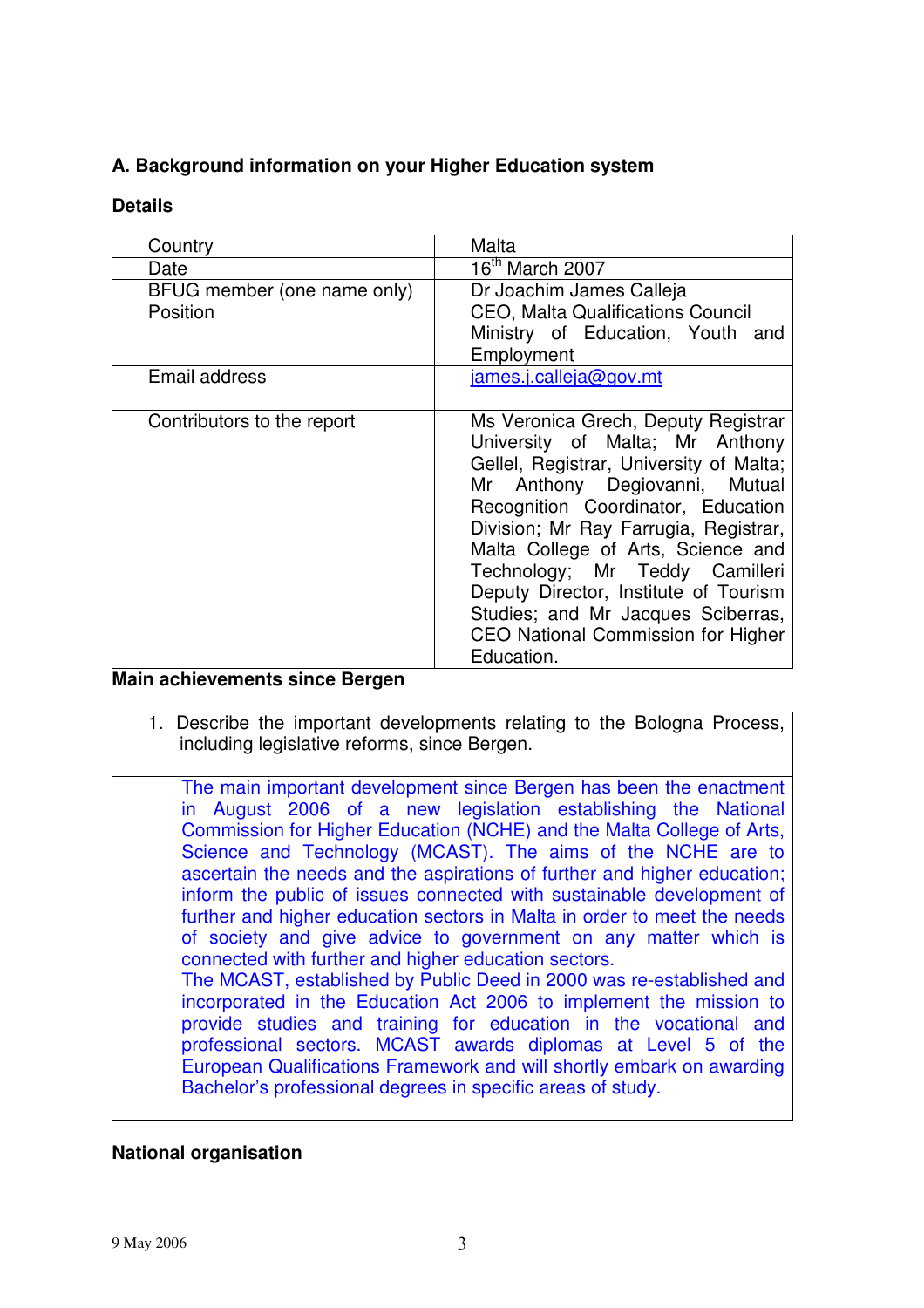2. Describe any changes since Bergen in the structure of public authorities responsible for higher education, the main agencies/bodies in higher education and their roles.

The National Commission for Higher Education as well as the Malta Qualifications Council (MQC) are the two entities responsible for higher education and vocational education (including Level 5 of the Bologna Process) respectively. The MQC has developed a National Qualifications Framework (NQF) for Lifelong Learning which is in line with the Bologna Process and encompasses the European Higher Education Area. A consultation process on Malta's NQF started in November 2006 and will be completed in April 2007. It is expected that by autumn 2007, Malta will have its nationally agreed qualifications framework which includes development within the Bologna and the Copenhagen Processes.

Please include:

- whether higher education institutions (HEIs) report to /are overseen by different ministries
- how funds are allocated to HEIs
- areas for which HEIs are autonomous and self governing.

All HEIs report to the Ministry of Education, Youth and Employment, and are overseen by the NCHE and the MQC in their respective roles as described above.

Funds are allocated through the annual budget as approved by the Ministry of Education and the Ministry of Finance.

HEIs are autonomous and self-governing on matters related to the management of material, financial and human resources. The Council of the University of Malta is partially appointed by the Minister of Education, Youth and Employment, and the Board of Governors of the Malta College of Arts, Science and Technology are appointed by the Minister of Education, Youth and Employment.

3. Describe any changes since Bergen to the institutional structure.

Please include:

- the number of public/private HEIs
- are there different types of institutions delivering higher education (i.e. academic/professional, university/non-university etc.)
- the number/percentage of students admitted in academic session 2006-2007 to each type of institution
- the extent to which different types institutions are covered by the same regulations.

The number of public HEIs are three: namely the University of Malta, the Malta College of Arts, Science and Technology and the Institute of tourism Studies which fall under the Ministry of Education, Youth and Employment.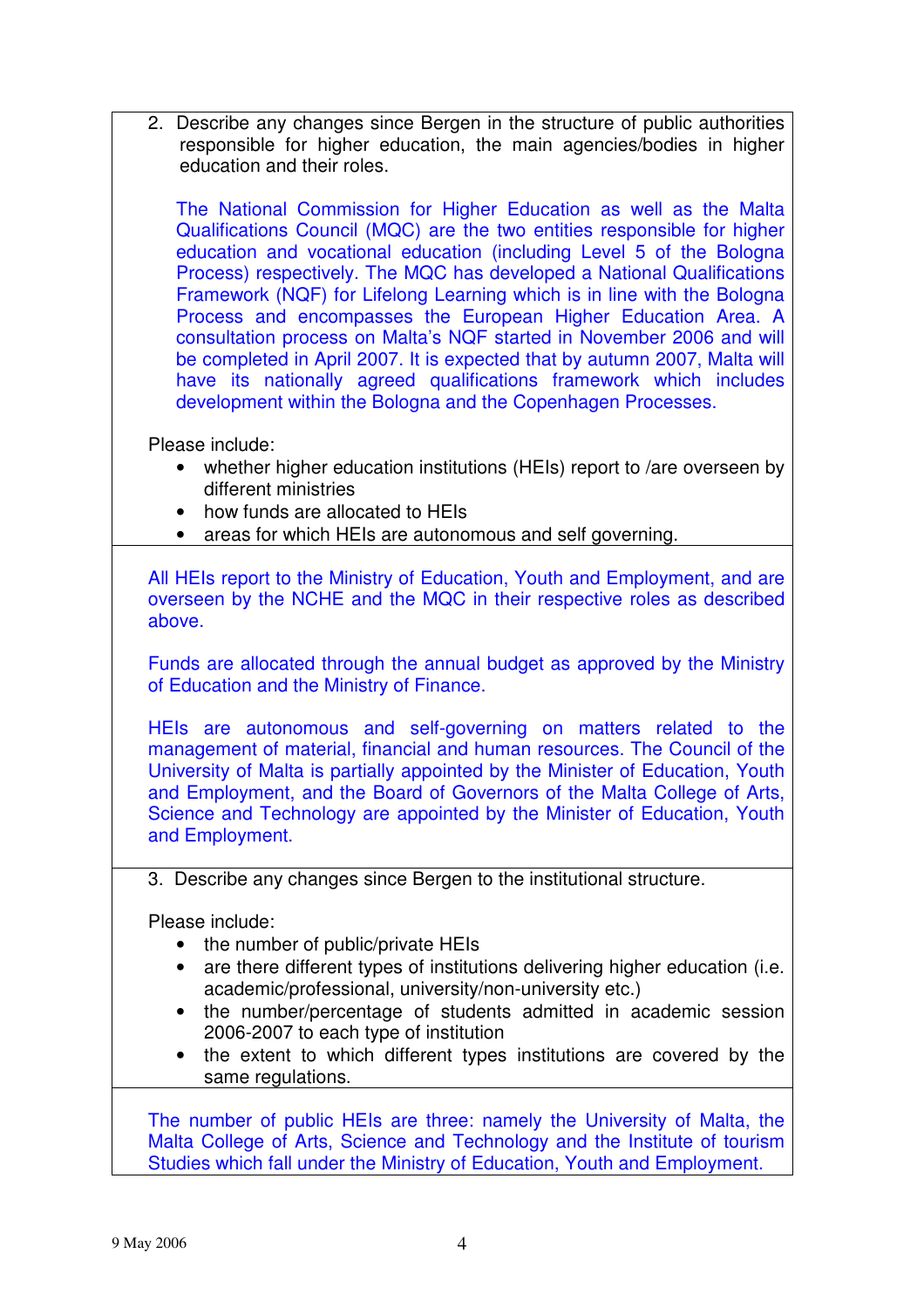Other private institutions award degrees in higher education through international Universities or other awarding bodies.

There are different types of higher education institutions in Malta delivering academic and professional diplomas at Level 5 of the EQF.

The number of students admitted in the academic session of 2006-2007 is 2919. This includes students admitted at the University of Malta (2577) and in Higher Diplomas at the Malta College of Arts, Science and Technology (322) and the Institute of Tourism Studies (20).

Education Act 2006 contains the regulations governing HEIs and includes chapters for the University of Malta, the MCAST, ITS, and the National Commission for Higher Education. Private institutions are regulated under the private schools framework in the same Act.

The Malta Qualifications Council is regulated through Legal Notice 347 of 2005.

### **Partnership**

4. Describe the structure which oversees the implementation of the Bologna Process in your country.

Please include:

- the membership and role of any national Bologna group (for example policy committee, promoters' group)
- the membership and role of students, staff trade unions, business and social partners in any national Bologna Group.

Since 2007, the Ministry of Education, Youth and Employment oversees the implementation of the Bologna Process.

Students, staff trade Unions, business and social partners have been regularly consulted on the Bologna Process. An annual meeting for all stakeholders is held to ensure that developments on the Bologna Process reach all bodies and entities concerned.

5. Describe the arrangements for involving students and staff trade union/representative bodies in the governance of HEIs.

Please include:

• precise references (preferably with web links) to any legislation (or equivalent) in place to ensure students and staff are represented on HEI governing bodies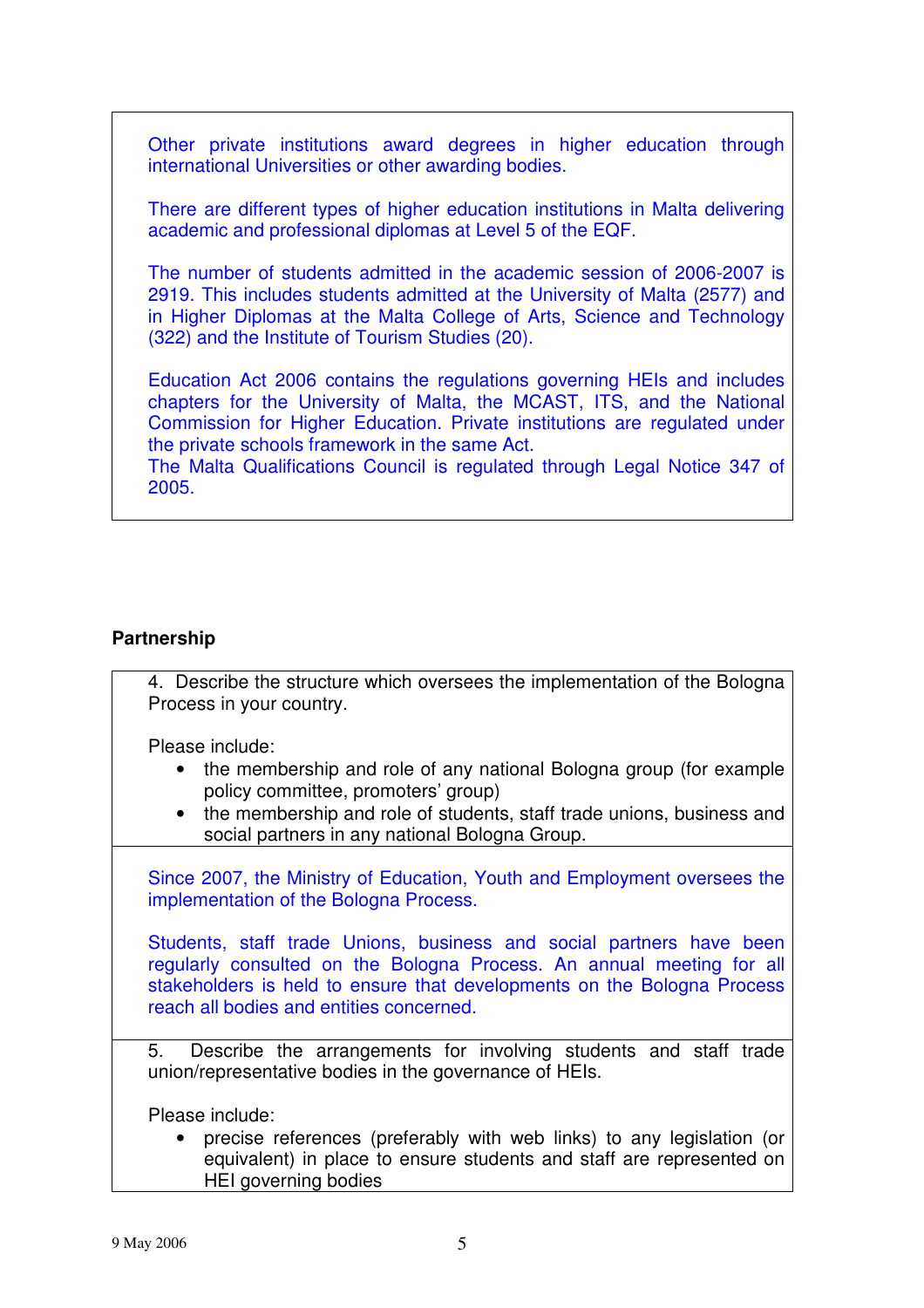- the role of students in the governance of HEIs
- the role of staff trade union/representative bodies in the governance of HEIs.

The Education Act 2006 (www.legal-malta.com CAP 327) establishes an active role for students and staff on HEI governing bodies. Students and staff are represented in the University of Malta Council. Active students' Councils are present in the University of Malta and at MCAST. Staff Trade Unions are also active within the University of Malta.

6. Describe the measures in place to ensure the co-operation of business and social partners within the Bologna Process.

An Annual Conference is held by the National Bologna Promoter open to all stakeholders. The updating and information conference is followed by discussion.

# **B. Main stocktaking questions, including scorecard elements**

# **Degree system**

(Scorecard and Eurydice)

Stage of implementation of the first and second cycle

7. Describe the progress made towards introducing the first and second cycle.

Please include:

• the percentage of the total number of students below doctoral level enrolled in the two cycle degree system in 2006/07.

The Maltese degree system is based on the three cycles, Bachelors, Masters and Doctorate. Long cycle first degree courses (five years duration) exist in professional courses in Medicine, Dentistry, Pharmacy, Architecture and Theology. All these courses, however, also lead to a second cycle Masters course.

In 2006/7, 11% are enrolled on short courses within the first cycle (one or two year certificate/diploma courses), 67.1% are enrolled on first cycle courses (3/4/5 yr Bachelors), 14% on Masters courses and 6.3% are on other second cycle postgraduate courses below Masters level (postgraduate diploma/certificate).

Eurydice )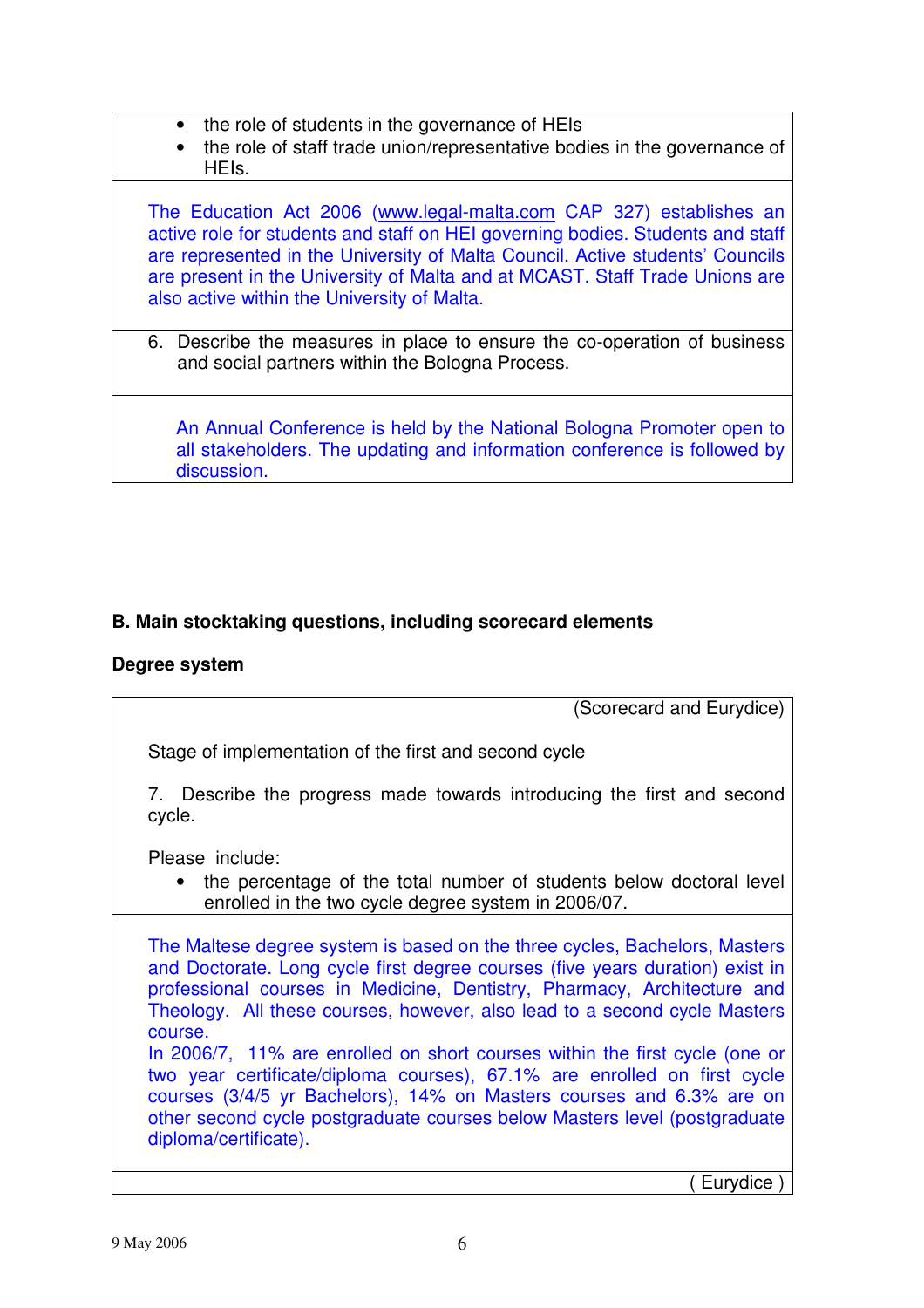Stage of implementation of the third cycle

8. Describe the progress made towards implementing doctoral studies as the third Bologna cycle.

Please include:

- $\bullet$  the percentage of  $3^{\text{rd}}$  cycle students following structured doctoral programmes
- the normal length of full-time doctoral studies the elements that are included in doctoral study programmes, e.g. do they include taught courses or independent research only
- the supervisory and assessment procedures for doctoral studies are doctoral studies included in your country's qualifications framework and are they linked to learning outcomes
- are interdisciplinary training and the development of transferable skills integrated in doctoral studies
- are credit points used in measuring workload in doctoral studies?

The percentage of students pursuing studies towards a doctoral degree is 1.6%. All doctoral studies are currently conducted by supervised independent research although there are plans to introduce taught doctorates in certain professional fields in the near future.

The duration is between three and five years of full-time studies, or four to eight years in the case of part-time studies.

All doctoral studies are conducted under the close supervision of a senior academic appointed for the purpose. Specialist advisors and/or a cosupervisor may also be appointed. Assessment for the award of the degree is on submission of the thesis which must contain original and significant contributions to knowledge. The Board of Examiners is composed of not less than three examiners, of whom at least one an examiner from a reputable overseas university. Candidates are required to defend their thesis orally before the Board.

Doctoral degrees are included in the proposed National Qualifications Framework for Lifelong Learning. Doctoral degrees in Malta are not linked to learning outcomes. Credits are not used for doctoral studies, but will probably be used if a taught element is introduced in some doctoral programmes.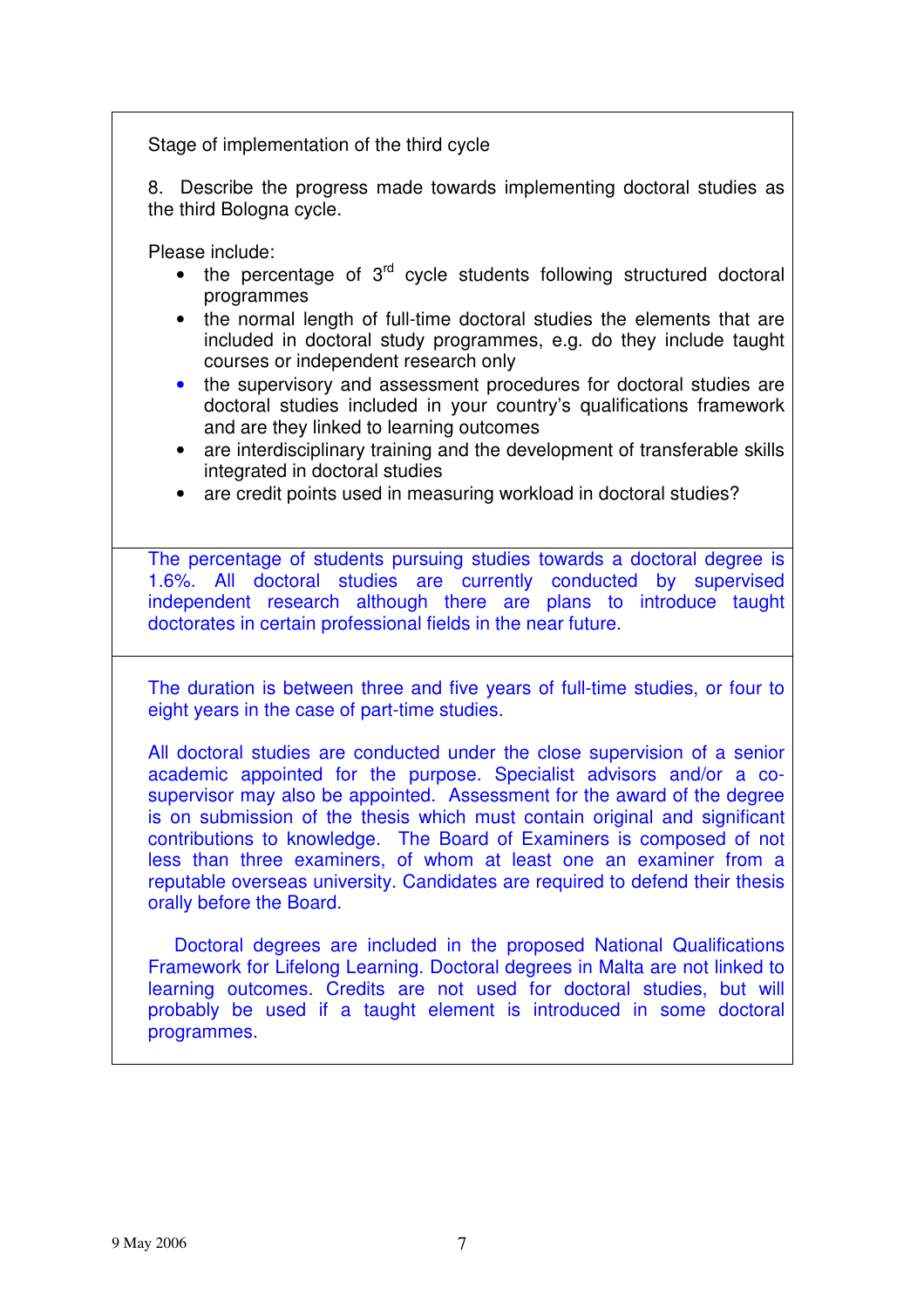(Scorecard and Eurydice )

Access<sup>1</sup> to the next cycle

9. Describe the arrangements for access between the first and second cycles and second and third cycles.

Please include:

- the percentage of first cycle qualifications that give access to the second cycle
- if appropriate, the percentage of first cycle qualifications that give access to the third cycle
- the percentage of first cycle qualifications that give access to both the second and third cycles
- the percentage of second cycle qualifications that give access to the third cycle
- specify any first cycle qualifications that do not give access to the second cycle
- specify any second cycle qualifications that do not give access to the third cycle.
- specify any examples where bridging courses are necessary to transfer between cycles in the same subject area
- any measures planned to remove obstacles between cycles.

All first cycle qualifications give access to the second cycle.

First cycle degrees are classified as first, second or third class. Students in possession of a third class first cycle qualification are normally required to complete a qualifying programme before being allowed to proceed to second cycle studies.

Successful completion of the second cycle can always give access to the third. The normal route to the third cycle is through successful completion of the second cycle. Exceptionally, an outstanding student with a very good first degree may be allowed to register directly as a doctoral candidate without completing a second cycle programme.

(Scorecard and Eurydice )

Implementation of national qualifications framework

10. Describe the stage of implementation of the national qualifications framework to align with the overarching Framework for Qualifications of the  $EHEA<sup>2</sup>$ .

 $<sup>1</sup>$  Access as defined in the Lisbon Recognition Convention. Access: the right of qualified</sup> candidates to apply and be considered for admission to higher education.

<sup>&</sup>lt;sup>2</sup> A Framework for Qualifications of the EHEA: http://www.bologna-bergen2005.no/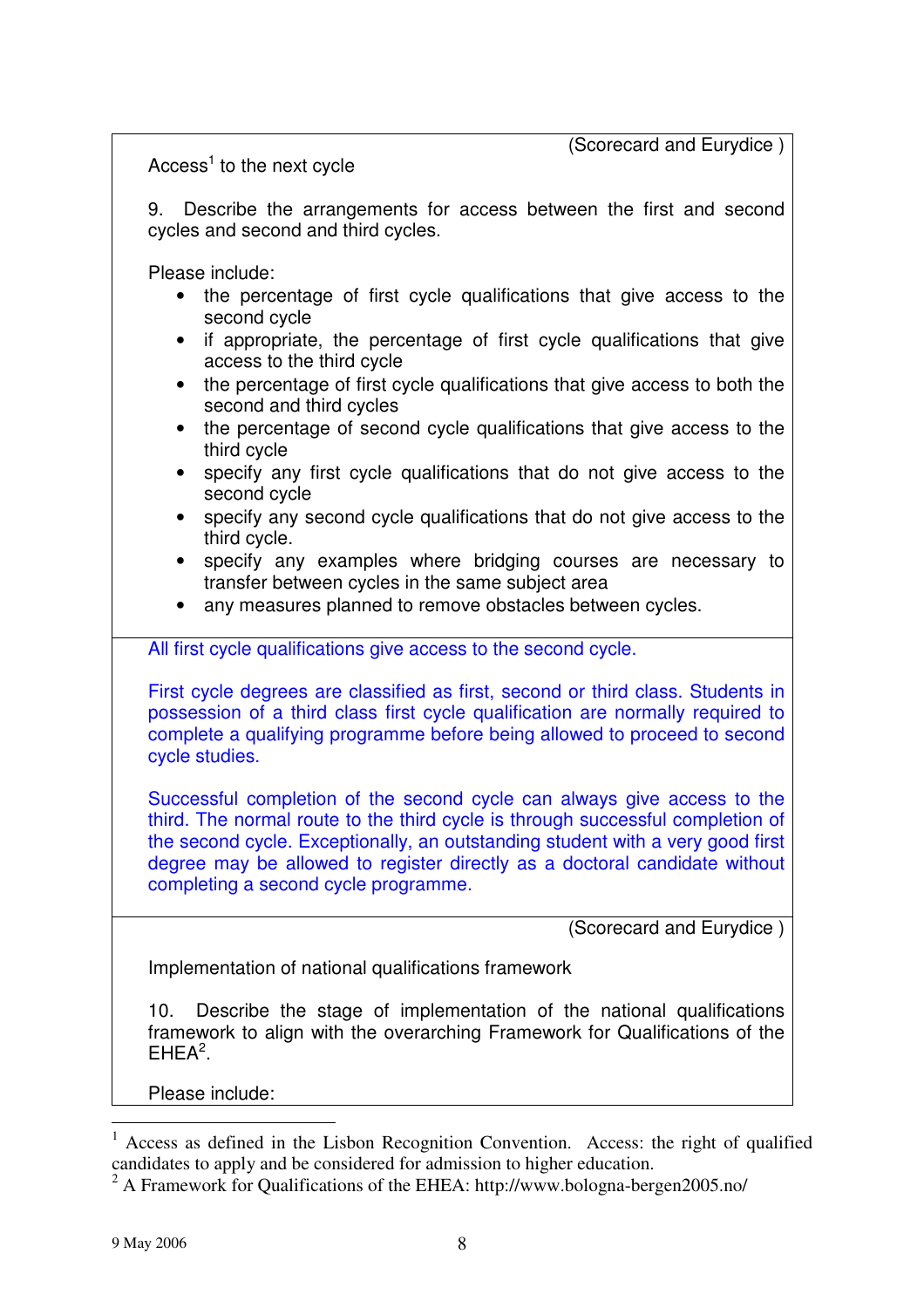- the stage of development of your national qualifications framework (for example: has your national QF been included in legislation or agreed between all relevant stakeholders; has a working group been established; have national outcomes-based descriptors of the main types of qualifications been prepared; has a timetable for implementation been agreed?)
- the extent to which your national qualifications framework is in line with the Framework for Qualifications of the EHEA
- the role of stakeholders in the development of your national qualifications framework.

On the 1<sup>st</sup> of November 2007, the Malta Qualifications Council launched a proposed NQF and a consultation period of six months. This will end in April 2007 when it is expected that the Minister of Education will present Malta's official NQF for LLL. Malta's NQF is aligned with the Framework of Qualifications of the EHEA and the EQF.

Malta's NQF is reflected in the national legislation and in particular in Legal Notice 347 – *Malta Qualifications Council Regulations 2005*. The Malta Qualifications Council has been set up to steer and maintain the development of the national qualifications framework for LLL. MQC is also in the process of establishing national outcomes-based descriptors of qualifications in vocational education and training. The timeframe set for the implementation of outcomebased descriptors for Level 5 is Q4 of 2007.

All key stakeholders are involved in the consultation process to develop a national qualifications framework. These include all public and private training providers, trade unions, employers, non-governmental organizations political parties and governmental organizations.

11. What measures are being taken to increase the employability of graduates with bachelor qualifications?

Please include where possible:

- the percentage of first cycle graduates who found employment after graduating in 2005/06
- the percentage of first cycle graduates who continued into the second or third cycles in 2005/06
- the extent to which this is expected to change in 2006/2007.

Last data regarding graduate employment relates to 2004 graduates, of whom 83"% found in employment (75% full-time and 8% part time;). 30% of first cycle graduates continued into second cycle, as full time or part time students in 2005/6. (note: most part-time students are in employment whilst pursuing studies).

A number of measures under the ESF 2007-2103 operating programme are envisaged to boost the career guidance services and additional services related to transition or occupational mobility. Particularly relevant to graduates are services related to supporting business start-ups, research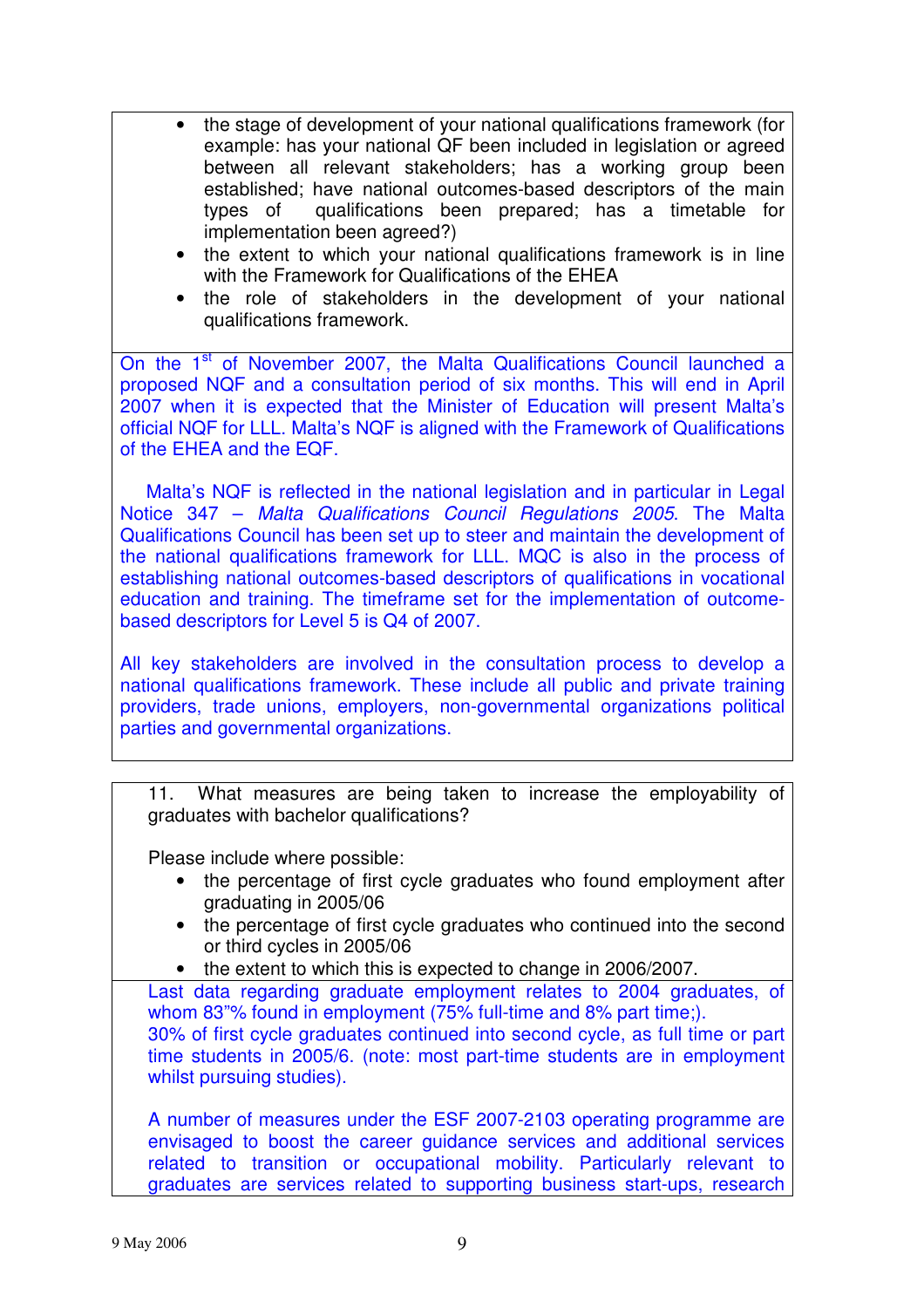activities and knowledge transfer support.

### **Quality assurance**

(Scorecard and Eurydice)

National implementation of the Standards and Guidelines for QA in the  $EHEA<sup>3</sup>$ 

12. To what extent is your national system of QA already in line with the Standards and Guidelines for QA in the EHEA?

Please include:

- the stage of implementation of the national quality assurance system in line with the Standards and Guidelines for QA in the EHEA
- any action that has been taken to ensure that the national quality assurance system is in line with the Standards and Guidelines for QA in the EHEA
- any deadlines set for taking action to ensure that the national quality assurance system is in line with the Standards and Guidelines for QA in the EHEA
- any action planned to ensure that the national quality assurance system is in line with the standards and guidelines for QA in the EHEA.

The National Commission for Higher Education is working towards establishing a National Quality Assurance System for Higher Education in line with the Standards and Guidelines for QA as established by the EHEA.

The Malta Qualifications Council will publish in Q2 of 2007, a Working Document of a Quality Assurance System for Vocational Education and Training Programmes that fall within the higher education sector and within the remit as establish by Legal Notice 347 of 2005.

Both the University of Malta and the Institute of Tourism Studies have internal QA systems in place. MCAST is working towards a QA policy.

<sup>&</sup>lt;sup>3</sup> http://www.enqa.net/files/BergenReport210205.pdf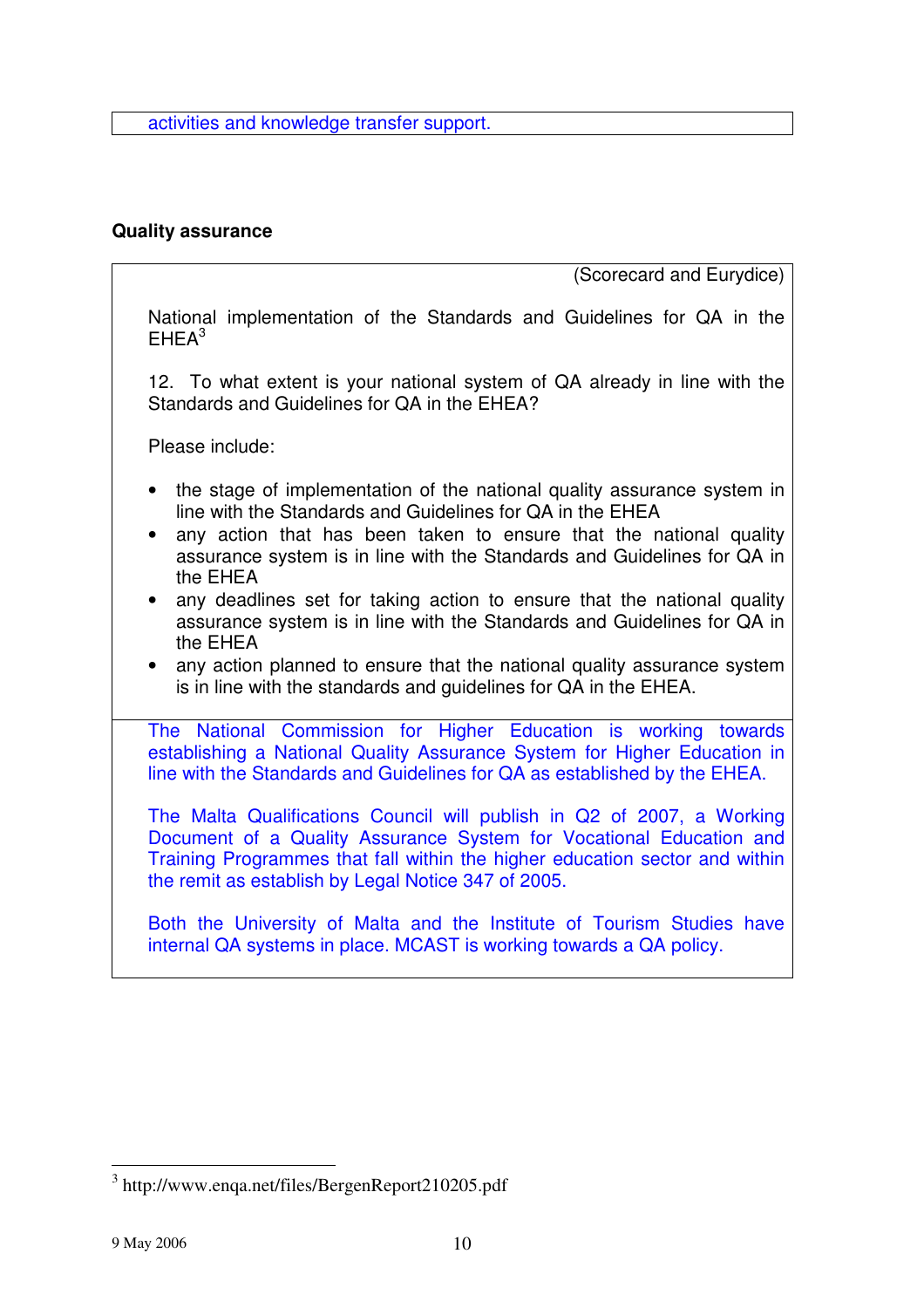(Scorecard and Eurydice)

Stage of development of external quality assurance system

13. Describe the quality assurance system operating in your country.

Please include:

- the stage of implementation of your external quality assurance system
- the scope of your external quality assurance system: does it operate at a national level; does it cover all higher education<sup>4</sup>
- which of the following elements are included in your external quality assurance system:
	- o internal assessment
	- o external review
	- $\circ$  publication of results
- whether procedures have been established for the peer review of the national agency(ies) according to the Standards and Guidelines for QA in the EHEA.

Quality Assurance Systems (Internally and Externally) are in operation within the University of Malta and the Institute of Tourism Studies. MCAST has a QA policy for external certification across all areas of studies. There are internal assessments in all programmes and results are internally published.

NCHE is working towards establishing a national agency and a system of peer review of such an agency according to the Standards and Guidelines for QA in the EHEA.

(Scorecard and Eurydice) Level of student participation 14. Describe the level of student participation in your national quality assurance system. Please include: • whether students are included in the following aspects of quality assurance:  $\circ$  the governance of national agencies for QA o as full members or observers in external review teams  $\circ$  as part of the decision making process for external reviews o in the consultation process during external reviews (eg

<sup>4</sup> higher education: all types of courses of study or sets of courses of study, training or training for research at the post secondary level which are recognised by the relevant authorities as belonging to a country's higher education system.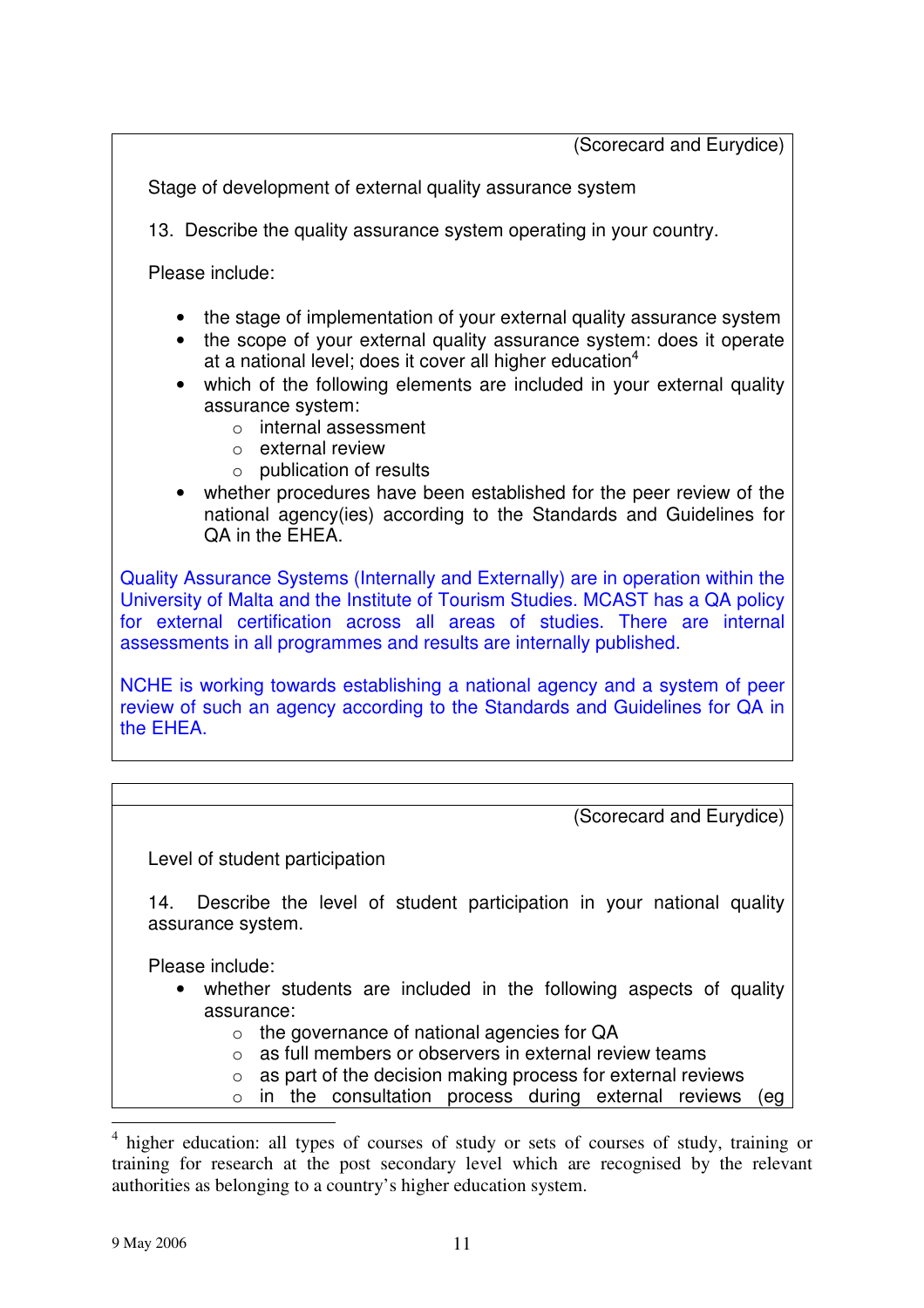arrangements for external reviewers to consult with students)  $\circ$  in internal evaluations.

A new framework for internal and external QA will outline the role of students in QA governance, participation and decision making in external reviews. No framework is in place as yet.

However, given the small HEI sector, the current framework does give student representation in all governing bodies of HEIs which are currently responsible for QA. Students are represented in all University Committees such as the Board of Studies, the Faculty Board and the Council. The participation of students within the various structures of the University of Malta, MCAST and the Institute of Tourism Studies allows them to actively participate and influence the decision-making processes taking place including measures in Quality Assurance. Furthermore Students Organizations at all HEIs in Malta play a very active role in the general academic, cultural and social affairs of their institutions. Such associations regularly express their opinion in public and draw up reports on issues concerning changes and developments within HEIs. Regular conferences, seminars and consultations are organized by Student Organizations to address particular issues concerning programmes of studies including QA systems.

(Scorecard and Eurydice)

Level of international participation

15. Describe the level of international participation in your national quality assurance system.

Please include:

- whether there is international participation in the following aspects of quality assurance
	- o the governance of national agencies for quality assurance
	- $\circ$  the external evaluation of national quality assurance agencies
	- o teams for external review, either as members or observers
	- o membership of ENQA
	- o membership of any other international network.

All HEIs in Malta have a high level of international participation in their QA system. All international qualifications are directly monitored by the International Awarding Body. The University of Malta, MCAST and the Institute of Tourism Studies have also regular external monitoring in all programmes of studies. The University of Malta is an active member of ENQA while the Malta Qualifications Council is Malta's representative on ENQA-VET since December 2006.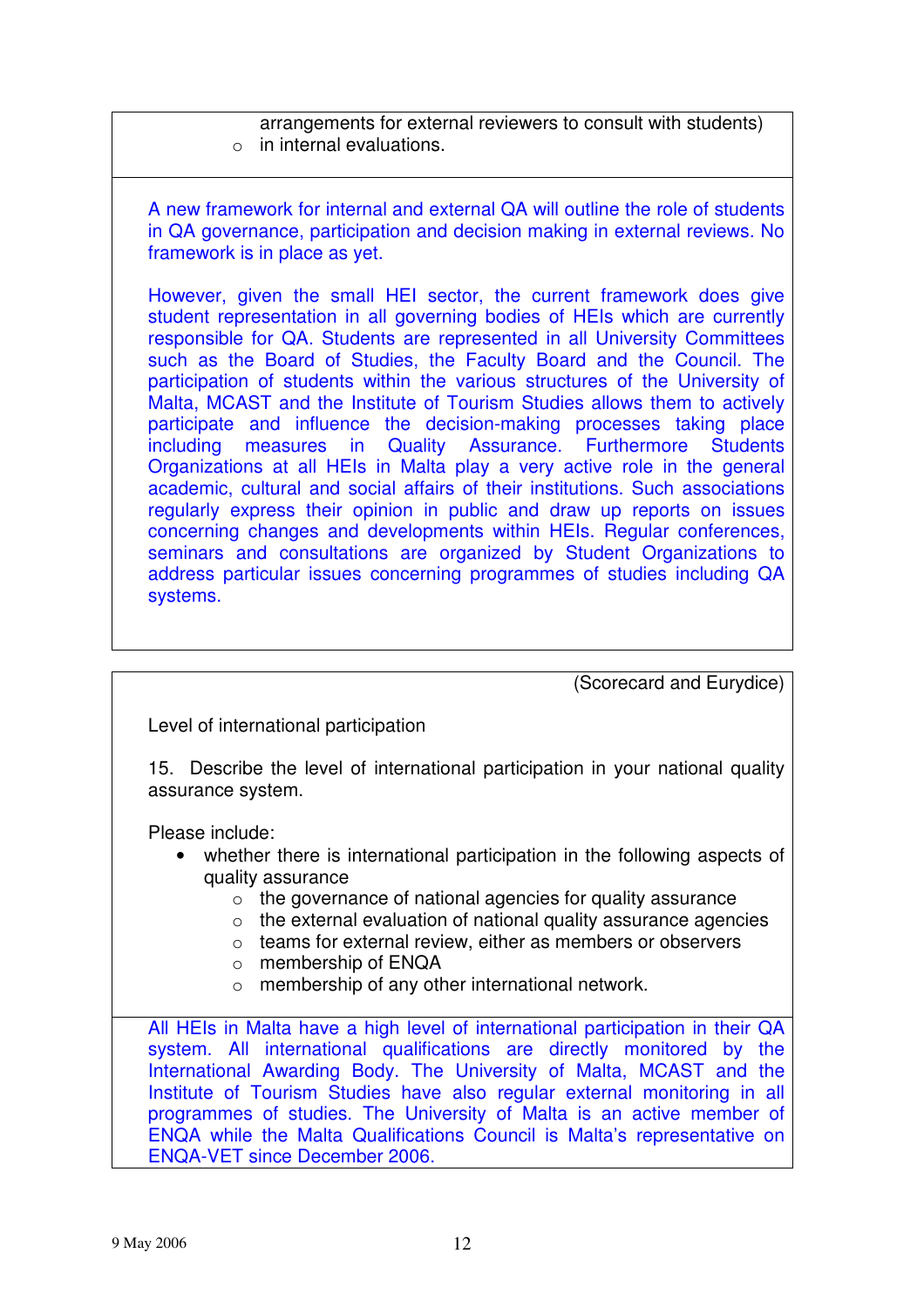(Scorecard and Eurydice )

Stage of implementation of Diploma Supplement

16. Describe the stage of implementation of the Diploma Supplement in your country.

Please include:

- the percentage of students graduating in 2007 who will receive a Diploma Supplement
- which of the following apply to Diploma Supplements issued in your country:
	- $\circ$  issued in a widely spoken European language
	- $\circ$  free of charge
	- o automatically
	- o correspond to the EU/CoE/UNESCO Diploma Supplement format.

The University of Malta is committed to issuing the DS to all its students, automatically (i.e. without the need of a request) and free of charge, as soon as possible. However, practical difficulties have hindered progress towards the University's aims. A pilot project was conducted in 2006 resulting in the first DS being issued to a few students.

The DS that has been issued is in full conformity with the EU/CoE/UNESCO Diploma Supplement format.

It is planned that in 2007 the DS will be issued a significant small percentage of graduates and that full implementation be reached by 2009.

(Scorecard)

National implementation of the principles of the Lisbon Recognition **Convention** 

17. Describe the stage of implementation of the main principles and later supplementary documents<sup>5</sup> of the Lisbon Recognition Convention.

- whether your country has ratified the convention (including depositing ratification instrument at either CoE or UNESCO)
- whether all appropriate legislation complies with the legal framework of the Convention and the later Supplementary Documents
- which of the following principles are applied in practice

 $<sup>5</sup>$  Recommendation on the Criteria and Procedures for Recognition (2001); Recommendation</sup> on the Recognition of Joint Degrees (2004); Code of Good Practice in the Provision of Transnational Education (2001)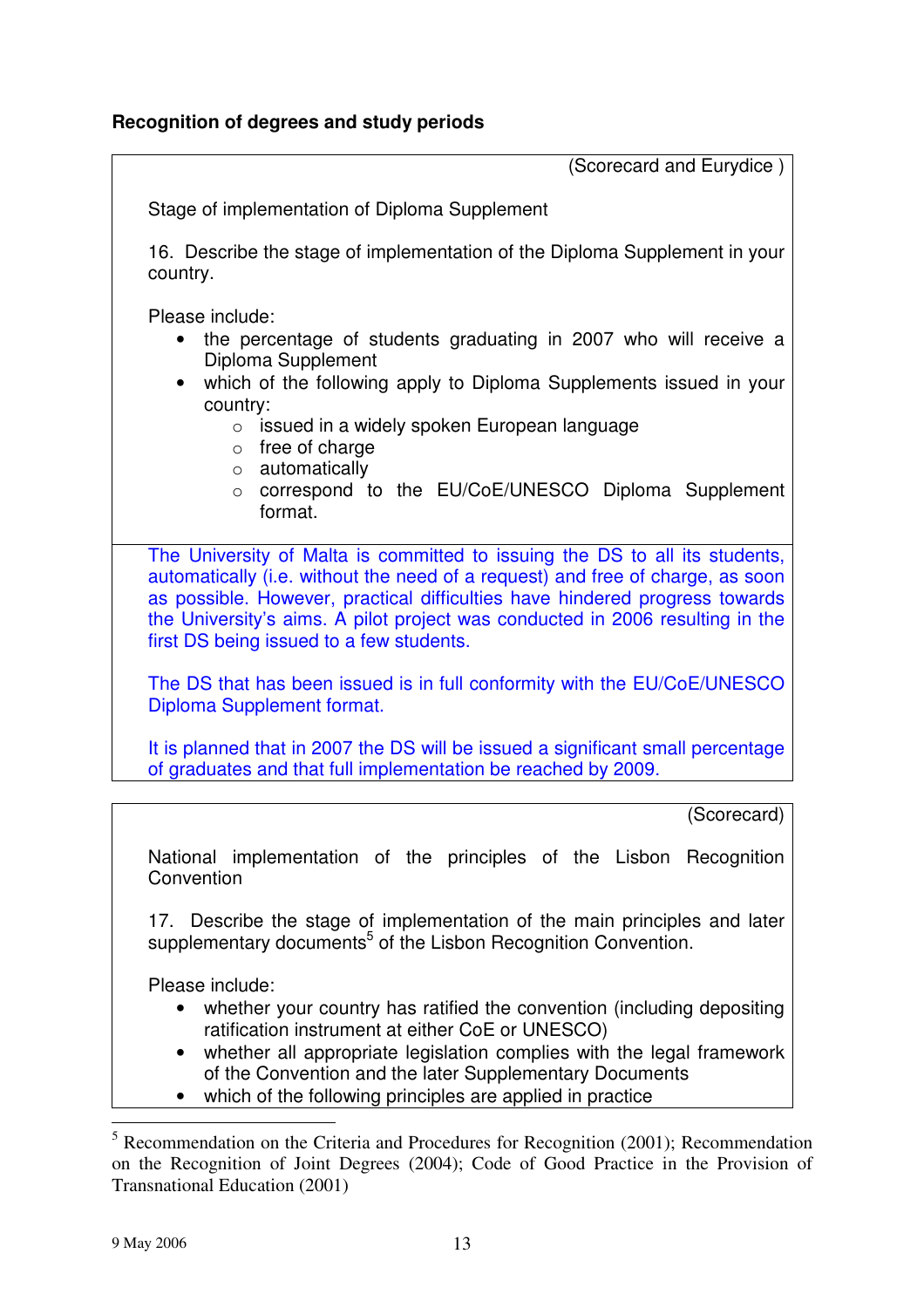| applicants' right to fair assessment<br>$\circ$                                                               |
|---------------------------------------------------------------------------------------------------------------|
| recognition if no substantial differences can be proven<br>$\circ$                                            |
| demonstration of substantial differences, where recognition is<br>$\circ$                                     |
| not granted                                                                                                   |
| provision of information about your country's HE programmes<br>$\circ$                                        |
| and institutions                                                                                              |
| whether you have a fully operational ENIC                                                                     |
| any action being taken to ratify or fully implement the Convention and                                        |
| the later Supplementary Documents.                                                                            |
|                                                                                                               |
| Malta ratified the Lisbon Recognition Convention on the 15 <sup>th</sup> of November                          |
| 2005 transposed into Maltese legislation through Legal Notice 280/2006.                                       |
|                                                                                                               |
| All appropriate legislation complies with the legal framework of the                                          |
| Convention. With regards to the Supplementary Documents all texts comply                                      |
| except for the Code of Good Practice in the Provision of Trans-national                                       |
| Education; the Explanatory Memorandum to the Code of Good Practice in                                         |
| the Provision of Trans-national Education; the Recommendation on the                                          |
| Recognition of Joint Degrees and the Explanatory Memorandum to the                                            |
| Recommendation on the Recognition of Joint Degrees.                                                           |
|                                                                                                               |
| All the principles list in 17 are applied in practice. Malta has a fully functional                           |
| ENIC. The Ministry of Education is working towards the ratification of the<br><b>Supplementary Documents.</b> |
| (Scorecard and Eurydice)                                                                                      |
|                                                                                                               |
| Stage of implementation of ECTS                                                                               |
|                                                                                                               |
| 18. Describe the credit and accumulation system operating in your country.                                    |
|                                                                                                               |
| Please include:                                                                                               |
| the stage of implementation of ECTS in academic year 2006/2007                                                |
| the percentage of first and second cycle programmes using ECTS in                                             |
| academic year 2006/2007                                                                                       |
| how any other credit or accumulation system in use relates to ECTS:                                           |
| is it compatible with ECTS; what is the ratio between national and<br><b>ECTS</b> credits.                    |
|                                                                                                               |
| Accumulation of credit towards the award of a degree has been in operation                                    |
| at the University of Malta for many years.                                                                    |
|                                                                                                               |
| However the University changed to the ECTC system in 2003 and all first                                       |
| and second cycle courses, with the exception of the Medicine and the                                          |
| Dentistry courses which operate on ECTS.                                                                      |
|                                                                                                               |
| 19. Has your country produced a national plan to improve the quality of the                                   |
| process associated with the recognition of foreign qualifications <sup>6</sup> ? If so,                       |
|                                                                                                               |

<sup>&</sup>lt;sup>6</sup> ENIC/NARIC has produced guidelines for National Action Plans for Recognition.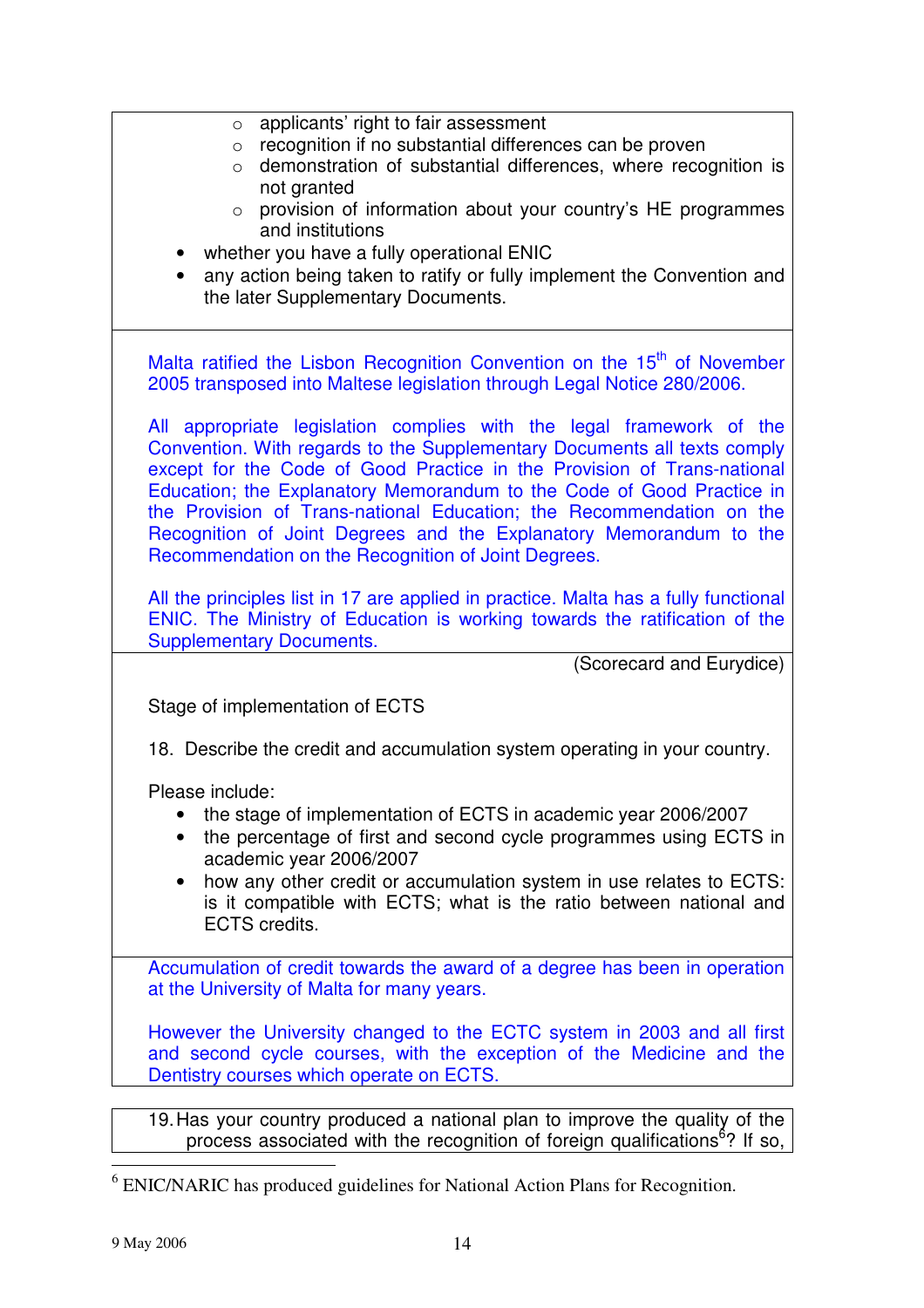give a brief description of the plan and attach a copy.

The Department of Further Studies and Adult Education of the Education Division organized a National Conference on the 23<sup>rd</sup> of February 2006 to discuss the framework of a national plan to improve the quality of the process associated with the recognition of foreign qualifications. The conference also served to officially launch the Malta Qualifications Recognition Information Centre which was established on the 20<sup>th</sup> of September 2002. The Centre was set up to satisfy the requirements established by the Mutual Recognition of Qualifications Act XVIII of 2002 and the Convention on the Recognition of Qualifications concerning Higher Education in the European Region.

The Ministry of Education is working towards the design of a national plan based on the national consultation conference of 2006.

# **Lifelong Learning**

(Scorecard)

Recognition of prior learning

20. Describe the measures in place to recognise prior learning, including nonformal and informal learning.

Please include:

- the stage of development of any procedures or national guidelines to recognise prior learning
- a description of any procedures or national quidelines for assessing prior learning as a basis for access to HE
- a description of any procedures or national quidelines for allocating credits as a basis of exemption from some programme requirements.

The recognition of prior learning (and informal, non-formal formal learning) is on the Malta Qualifications Council agenda for Q1 of 2008.

21. Describe legislative and other measures taken by your country to create opportunities for flexible learning paths in higher education.

- any flexibility in entry requirements
- any flexible delivery methods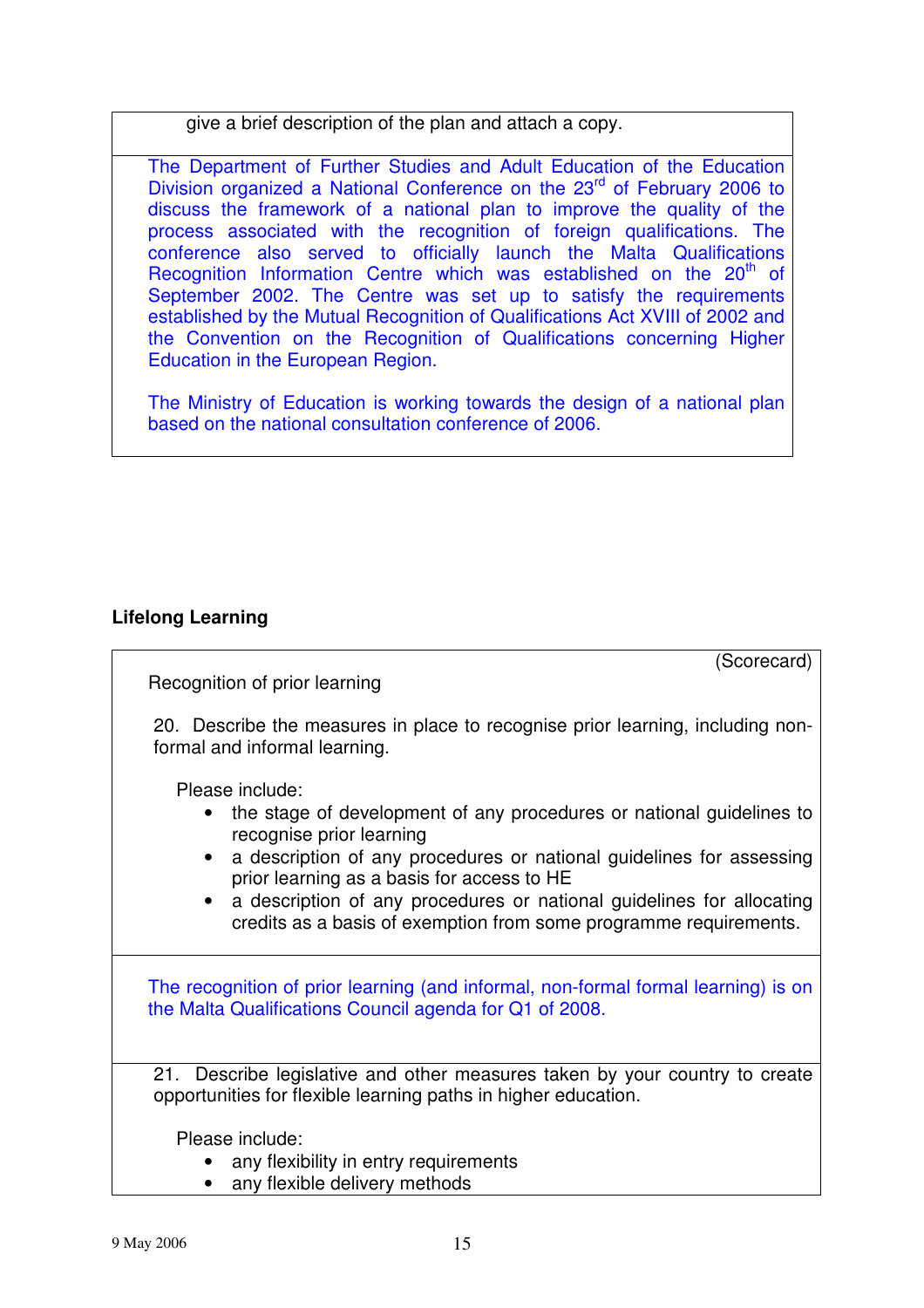### • any modular structures of programmes.

The proposed National Qualifications Framework for Lifelong Learning was presented by the Malta Qualifications Council on the 1<sup>st</sup> of November 2006.

The NQF creates pathways for flexible learning paths in higher education and from vocational education into higher education. It is expected that the NQF will be officially launched by the end of Q3 of 2007.

The NQF is based on Exit points rather than entry requirements. Entry requirements to all training programmes are set by individual training providers.

# **Joint degrees**

(Scorecard and Eurydice) Establishment and recognition of joint degrees 22. Describe the legislative position on joint degrees in your country. Please include: • the stage of implementation of any legislation to establish joint programmes  $\bullet$  whether joint<sup>7</sup> degrees are allowed and encouraged in legislation • whether joint degrees are allowed and encouraged in all three cycles • an indication of the percentage of HEIs that have established joint programmes and are awarding nationally recognised degrees jointly with HEIs of other countries any action being taken to encourage or allow joint programmes.

<sup>7</sup> a joint degree is a single degree certificate awarded by two or more institutions, and where the single degree certificate is valid without being supplemented by any additional national degree certificate.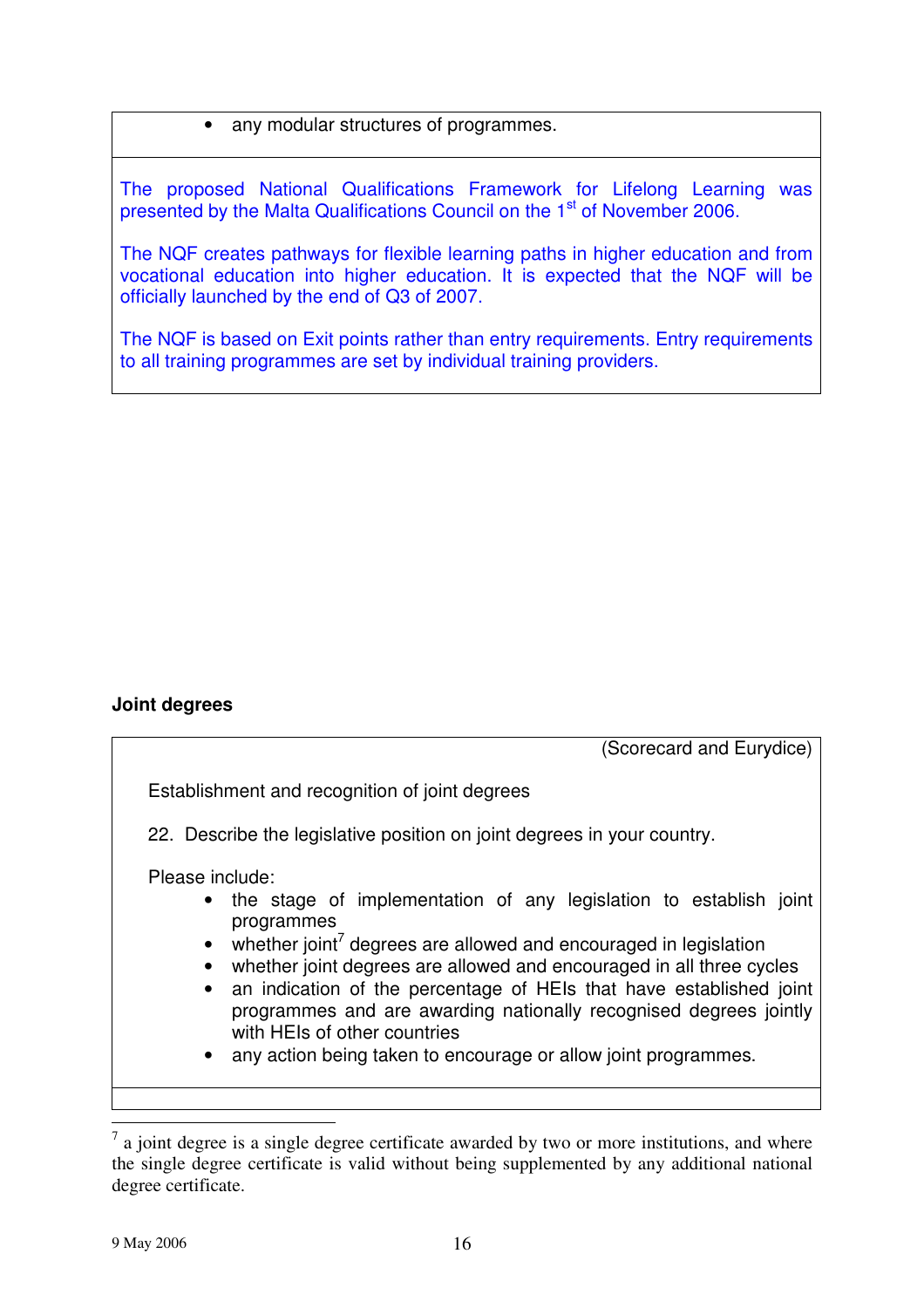The University of Malta is at Law an autonomous institution and as such has established joint degrees for example with the University *La Sapienza* of Rome. Joint degrees are encouraged at the first two cycles of the Bologna Process. The University facilitates through its International Office and in particular the Socrates Staff Mobility Programme contacts with other Universities.

# **C. Current issues in Higher Education**

### **Higher education and research**

23. Describe the relationship between higher education and research in your country - what percentage of research is carried out in HEIs; are any steps being taken to improve the synergy between HE and other research sectors.

Higher education and research are synonymous in Malta. Practically all research takes place within higher education institutions. However the Malta Council for Science and Technology conducts various research programmes within the FP6 programme. Several Government entities such as the Malta Tourism Authority, the Malta Communications Authority, Malta Environmental and Planning Authority and the Malta Financial Services Authority among others all have specific research units at higher education level.

There is wider involvement of industry in research and in particular at the University of Malta and at the Malta College of Arts, Science and Technology. HEIs are working towards sponsorship or commissioning of research projects to be undertaken at higher education levels.

24. What percentage of doctoral candidates take up research careers; are any measures being taken to increase the number of doctoral candidates taking up research careers?

No data is available but the National Commission for Higher Education has the remit to research these issues.

### **The social dimension**

25. Describe any measures being taken in your country to widen access to quality higher education.

- any financial or other measures to widen access in higher education amongst socially disadvantaged groups
- any measures in place to monitor the impact of policies to widen access to higher education, including results if possible
- any further measures planned, following evaluation of the widening access measures already in place.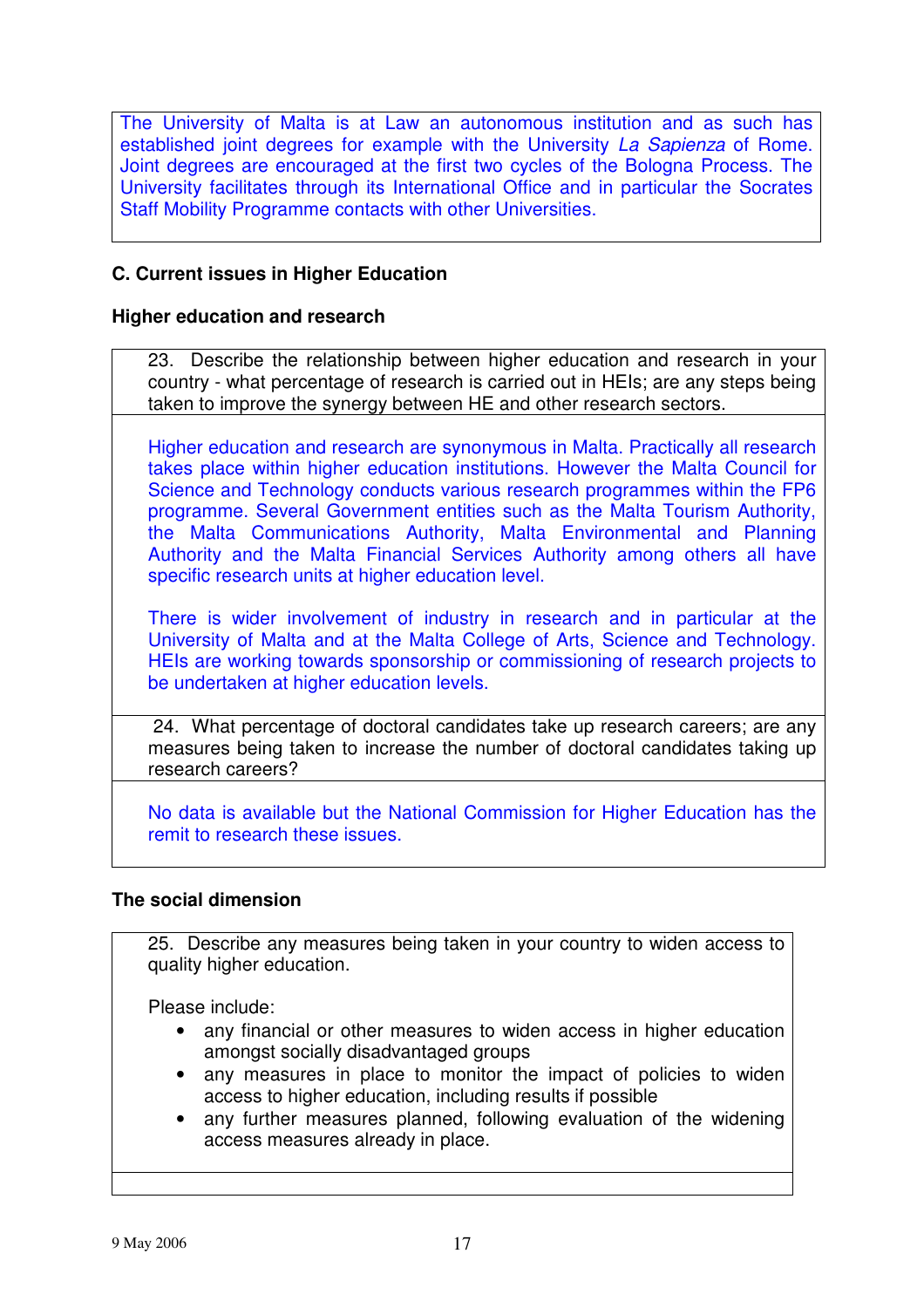The Ministry of Education, Youth and Employment has a number of schemes and scholarships to support quality higher education particularly among disadvantaged groups. These are on an annual basis. See examples in 26 below.

26. Describe any measures to help students complete their studies without obstacles related to their social or economic background.

Please include:

- any guidance or counselling services and any other measures to improve retention
- any measures in place to monitor the impact of polices to improve retention, including results if possible
- any further measures planned, following evaluation of the retention measures already in place.

Guidance and Counselling services are available in all HEIs. Several schemes for scholarships are regularly published by the Ministry of Education, Youth and Employment (MEYE). Furthermore the MEYE has a Youth Specialisation Scheme (www.youth.gov.mt) offering loans with substantial subsidised interest rates for successful students as well as a Malta Government Scholarship Scheme for graduate students with a total annual grant for research of 430,000euro. MEYE is working towards establishing measures to monitor the impact of policies to improve retention.

The ESF Operating Programme for 2007-2013 will boost this aspect of support through bursaries and scholarships aimed at helping the furtherance of education at a higher level of education to those who would otherwise not afford such studies.

# **Mobility**

27. Describe any measures being taken to remove obstacles to student mobility and promote the full use of mobility programmes.

Please include:

- any measures to increase inward student mobility
- any measures to increase outward student mobility.

Higher education institutions have set up Offices for information on inward and outward mobility. Seminars and information sessions are held on a regular basis to inform students of research and training opportunities available in various European HEIs. A weekly write-up in a Sunday paper also informs the general public and in particular students of inward and outward mobility. Specific notice boards in HEIs also provide such information and are updated on a regular basis.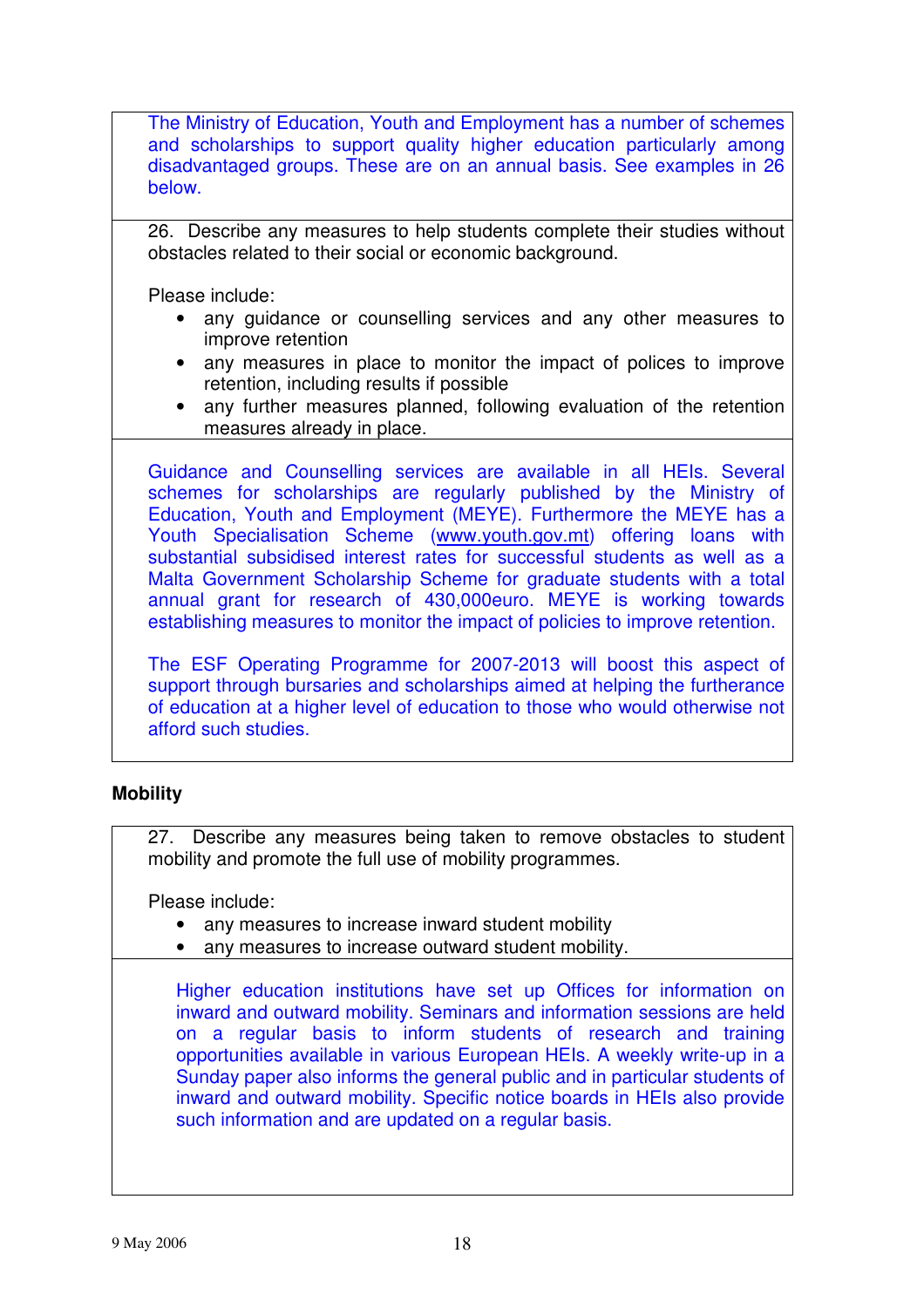28. Are portable loans and grants available in your country? If not, describe any measures being taken to increase the portability of grants and loans.

All students in public higher education institutions receive a grant from government on a monthly basis. Grants vary according to the area of study which students follow. This grant is donated through the use of a smart card system which has been in place for a number of years. The Youth Specialisation Scheme together with the Malta Government Scholarship Scheme are two examples of portable grants available for students undergoing studies abroad.

29. Describe any measures being taken to remove obstacles to staff mobility and promote the full use of mobility programmes.

Please include:

- any measures to increase inward staff mobility
- any measures to increase outward staff mobility.

Inward and outward staff mobility has been encouraged through joint activities between the University of Malta and the Institute of Tourism Studies (ITS) in providing access to a Bachelor's degree in Tourism Studies for students following the Higher Diploma in Hospitality at the ITS. There is also cooperation between the University of Malta and MCAST on areas such Information Technology and Mechanical Engineering.

Staff from the University of Malta lecture on the teacher training courses of MCAST and students from MCAST and the University of Malta share experiences in laboratory work and in workshops related to mechanical and electronic engineering.

### **The attractiveness of the EHEA and cooperation with other parts of the world**

30. Describe any measures being taken in your country to promote the attractiveness of the EHEA.

All HEIs promote the attractiveness of the EHEA. This is re-enforced through information seminars which are held regularly at all public HEIs. Such promotion concerns Curricular Development, Inter-institutional cooperation, Mobility schemes and Integrated Programmes of Study, Research and Training.

Mobility is widely encouraged in all HEIs for students as well as Faculty members.

### **Future challenges**